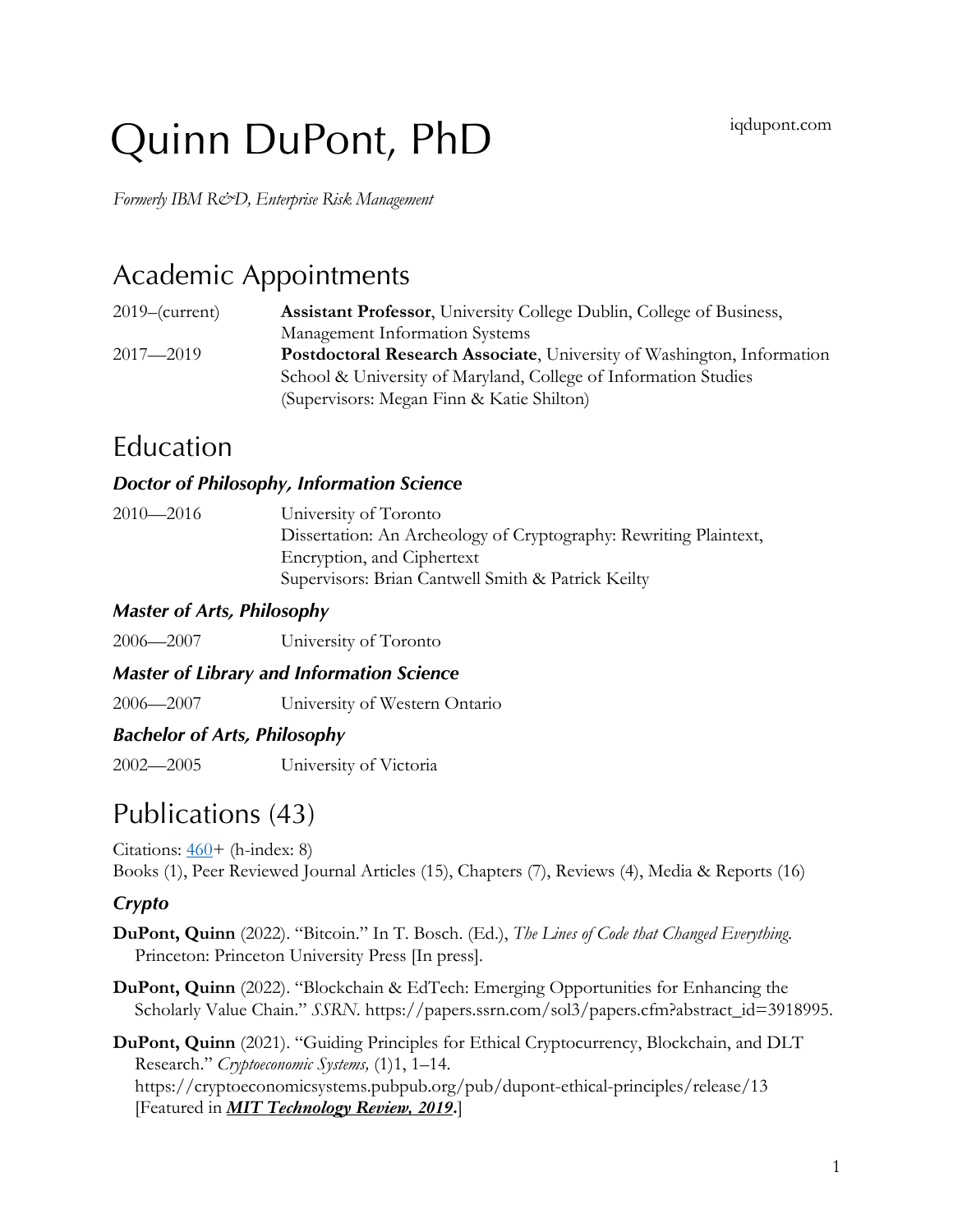- **Quinn DuPont** (2021) "Condo Management Meets Decentralized Governance." *Coindesk*. https://www.coindesk.com/condo-decentralized-governance.
- Darra Hofman, **Quinn DuPont,** Angela Walch, and Ivan Beschastnikh (2021). "Blockchain Governance: De Facto (x)or Designed?" In V. Lemieux & C. Feng (Eds.), *Building Decentralized Trust*. New York: Springer.
- Bernards, Nick, Campbell-Verduyn, Malcolm, Rodima-Taylor, Daivi, Dimmelmeier, Andreas, Duberry, Jérôme, **Dupont, Quinn**, Hütten, Moritz, Mahrenbach, Laura, Porter, Tony, Reinsberg, Bernhard (2020). "Interrogating Technology-Led Experiments in Sustainability Governance." *Global Policy*. https://doi.org/10.1111/1758-5899.12826.
- Nick Bernards, Malcolm Campbell-Verduyn, Daivi Rodima-Taylor, Jerome Duberry, **Quinn DuPont**, Andreas Dimmelmeier, Moritz Huetten, Laura Mahrenbach, Tony Porter, and Bernhard Reinsberg (2020). "Exploring Technology-Led Experiments in Sustainability Governance." *Backchannels: Society for Social Study of Science*. https://www.4sonline.org/blog/post/exploring\_technology\_led\_experiments\_in\_sustainability\_ governance.
- **Quinn DuPont**, Mairi Gkikaki, and Clare Rowan (2020) "DAO, blockchain and cryptography: A conversation with Quinn DuPont." *Exchanges: The Interdisciplinary Research Journal*. https://exchanges.warwick.ac.uk/article/view/594.
- **DuPont, Quinn** (2019). *Cryptocurrencies and Blockchains*. Digital Media and Society. Cambridge, UK: Polity Press. 260 pp.
- **DuPont, Quinn** (2019). "The Financial Frontier is Hot." *Allegra Lab*. http://allegralaboratory.net/the-financial-frontier-is-hot-bitcoindynamics/.
- **DuPont, Quinn** (2019). "New Book Reveals Crypto's Radical Origins." *Breaker Magazine*. https://breakermag.com/new-book-reveals-cryptos-radical-origins/.
- **DuPont, Quinn** (2019). "Economists Are Missing a Trick With Crypto." *Breaker Magazine*. https://breakermag.com/economists-are-missing-a-trick-with-crypto/.
- **DuPont, Quinn** (2019). "Researching the Traders Behind the Cryptocurrency Mania." *Cryptoslate*. https://cryptoslate.com/researching-the-traders-behind-the-cryptocurrency-mania/.
- **DuPont, Quinn** (2018). Experiments in Algorithmic Governance: An ethnography of "The DAO," a failed Decentralized Autonomous Organization. In M. Campbell-Verduyn (Ed.), *Bitcoin and Beyond: The Challenges and Opportunities of Blockchains for Global Governance* (pp. 157–177). New York: Routledge.
- **DuPont, Quinn** (2018). "Facebook's Ban on Cryptocurrency Ads Means I Can't Advertise My Book on Cryptocurrency." *Slate*. https://slate.com/technology/2018/09/facebooks-ban-oncryptocurrency-ads-means-i-cant-advertise-my-book-on-cryptocurrency.html.
- **DuPont, Quinn** (2018). "Social and Technical Risks and Opportunities of Cryptocurrencies and Blockchains." *SSRN*. https://papers.ssrn.com/sol3/papers.cfm?abstract\_id=3267514.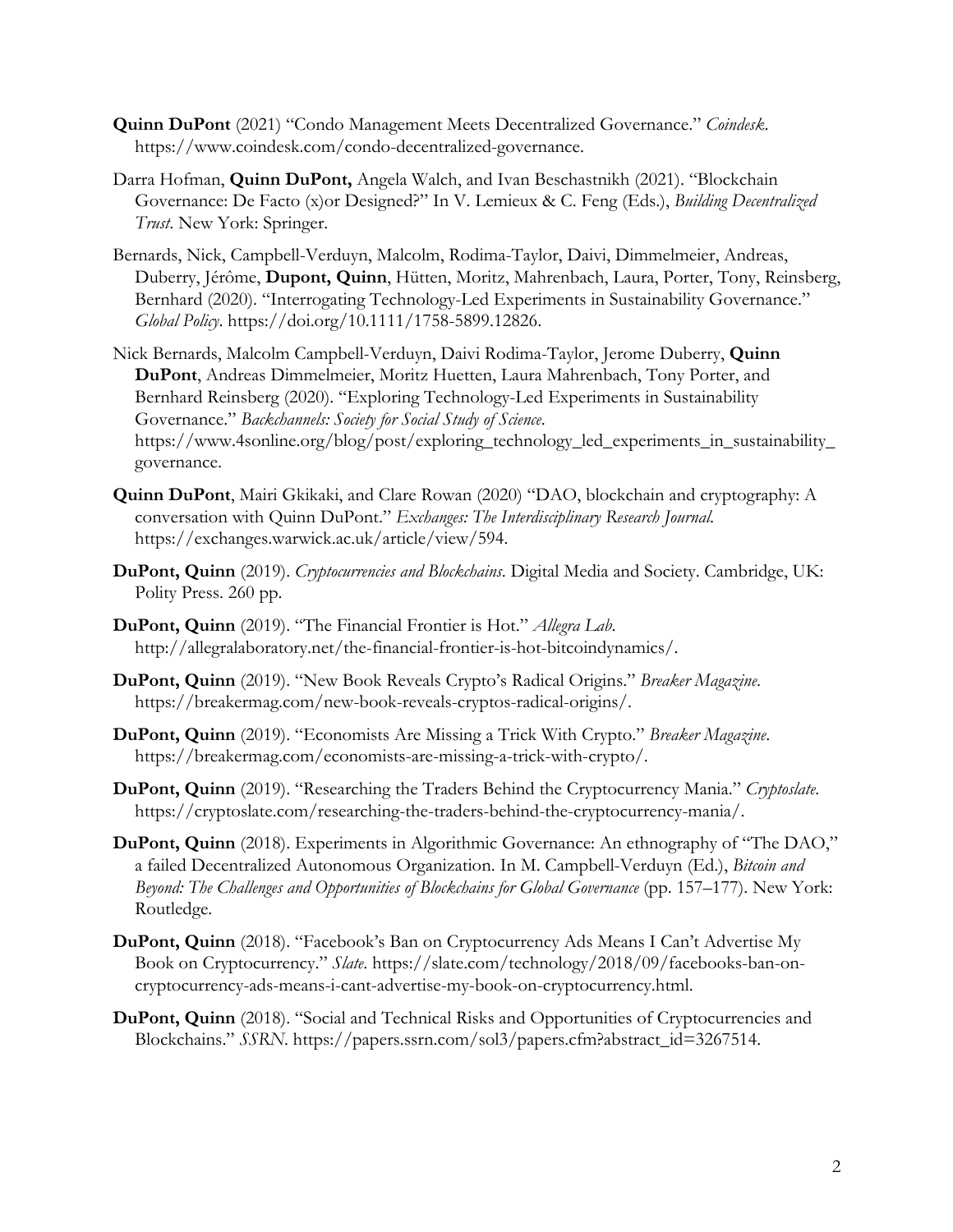- **DuPont, Quinn** (2017). Blockchain Identities: Notational Technologies for Control and Management of Abstracted Entities. *Metaphilosophy*, 48(5), 634–653. https://doi.org/10.1111/meta.12267.
- **DuPont, Quinn**, Mark Coeckelbergh, and Wessel Reijers. (2017). Towards a Philosophy of Financial Technologies. *Philosophy & Technology*, 30(3), 1–6. https://doi.org/10.1007/s13347-017- 0261-7. [equal author contributions].
- **DuPont, Quinn**. (2017). Golumbia, David, The Politics of Bitcoin: Software as Right-Wing Extremism. *Journal of Cultural Economy*, 10(4), 1–3. https://doi.org/10.1080/17530350.2017.1322997.
- **DuPont, Quinn**, and Bill Maurer. (2015). "Ledgers and Law in the Blockchain." *King's Review*. http://kingsreview.co.uk/magazine/blog/2015/06/23/ledgers-and-law-in-the-blockchain/. [equal author contributions]
- **DuPont, Quinn** (2014). The Politics of Cryptography: Bitcoin and the Ordering Machines. *The Journal of Peer Production*, 1(4), 1–29. Retrieved from http://peerproduction.net/issues/issue-4 value-and-currency/peer-reviewed-articles/the-politics-of-cryptography-bitcoin-and-theordering-machines/.

#### *Security*

- Shilton, Katie, Finn, Megan, and **Quinn DuPont** (2021). "Doing Computer Ethics: Learning from Recent Ethics Work in Computing" *Communications of the ACM.* 64(11).
- Finn, Megan **and Quinn DuPont** (2020). From Closed World Discourse to Digital Utopianism: The Changing Face of Responsible Computing at Computer Professionals for Social Responsibility (1981–1992). *Internet Histories*. 4(1), 6–31. https://doi.org/10.1080/24701475.2020.1725851.
- **DuPont, Quinn**, and Bradley Fidler (2016). Edge Cryptography and the Co-Development of Computer Networks and Cybersecurity. *IEEE Annals of the History of Computing*, 38(2), 55–73. https://doi.org/10.1109/MAHC.2016.49, [equal author contributions]
- **DuPont, Quinn**. (2016). "Opinion: Why Apple Isn't Acting in the Public's Interest." *Christian Science Monitor*. http://www.csmonitor.com/World/Passcode/Passcode-Voices/2016/0222/Opinion-Why-Apple-isn-t-acting-in-the-public-s-interest.
- **DuPont, Quinn**. (2015). "Opinion: It's Time to Rethink Polarizing Encryption Debate." *Christian Science Monitor*. http://www.csmonitor.com/World/Passcode/Passcode-Voices/2015/1202/Opinion-It-s-time-to-rethink-polarizing-encryption-debate.
- **DuPont, Quinn**. (2014). "Kryptographie Für Alle: Zur Snowden-Lektion Über Technologische Emanzipation Im Überwachungsstaat." *Berliner Gazette*. http://berlinergazette.de/kryptographiepost-snowden/.

#### *Machine Translation*

Wessel Reijers and **Quinn DuPont** (2021). "Prolegomenon to contemporary ethics of Machine Translation." In H. Moniz and C. Escartin. (Eds.), *Ethical and Legal considerations in Machine Translation*. New York: Springer Nature, Machine Translation: Technologies and Applications Series [In press].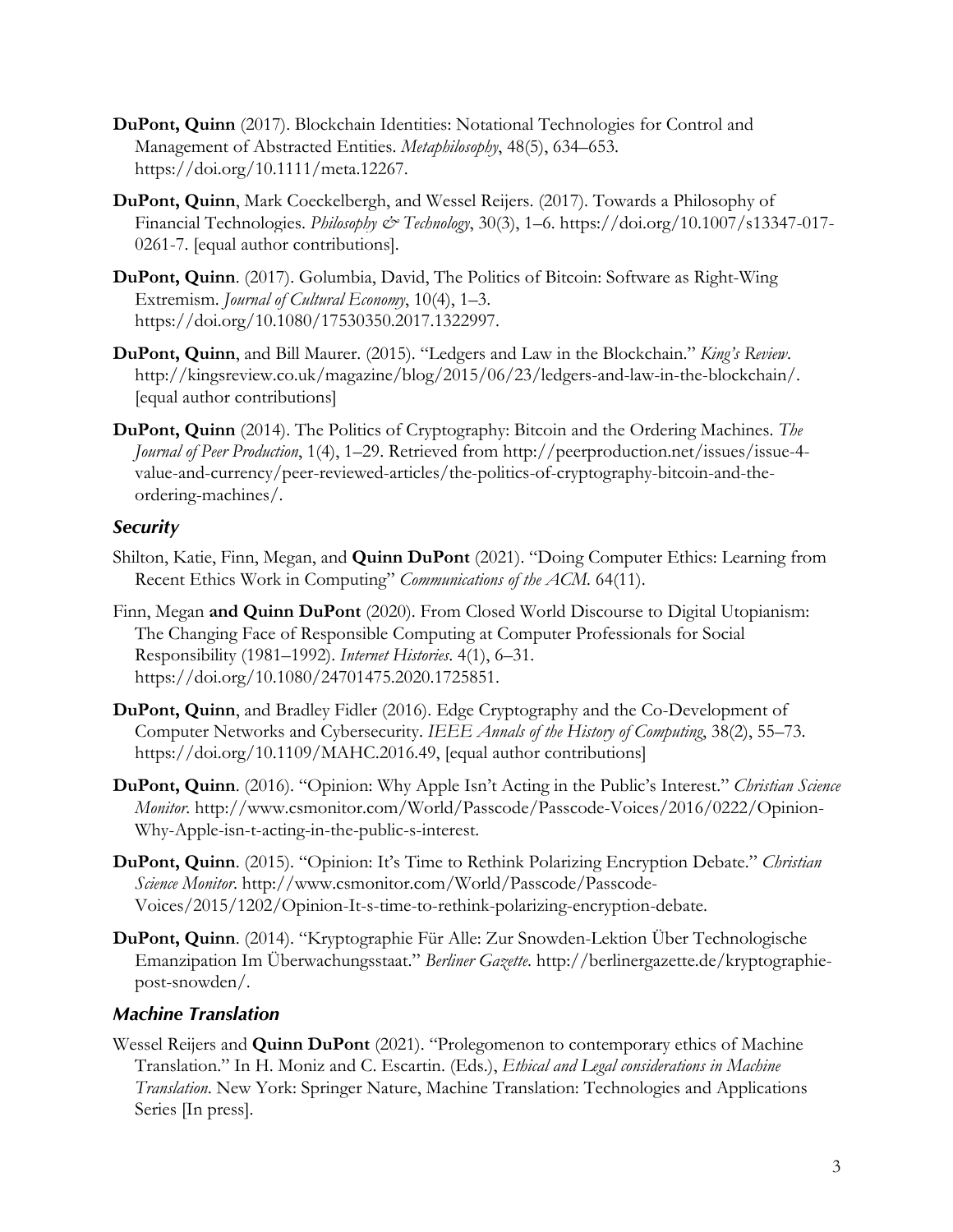- **DuPont, Quinn** (2018). The Cryptological Origins of Machine Translation, from al-Kindi to Weaver. *amodern*, (8), 1–20. Retrieved from http://amodern.net/article/cryptological-originsmachine-translation/.
- **DuPont, Quinn** (2017). The Printing Press and Cryptography: Alberti and the Dawn of a Notational Epoch. In K. Ellison & S. Kim (Eds.), *A Material History of Medieval and Early Modern Ciphers: Cryptography and the History of Literacy* (pp. 95–117). New York: Routledge.

#### *Media Studies*

- **DuPont, Quinn** (2020). "Cryptographic Media." In J. Hunsinger, L. Klastrup, & Matthew M. (Eds.), *Second International Handbook of Internet Research*. New York: Springer.
- Pedersen, Isabel and **Quinn DuPont** (2017). Tracking the Telepathic Sublime as a Phenomenon in a Digital Humanities Archive. *Digital Humanities Quarterly*, 11(4), 1-17. Retrieved from http://digitalhumanities.org/dhq/vol/11/4/000344/000344.html.
- **DuPont, Quinn** and Alana Cattapan. (2017). "Engendering Alice and Bob." *Backchannels: Society for Social Study of Science*. http://www.4sonline.org/blog/post/engendering\_alice\_and\_bob.
- **DuPont, Quinn**. (2017). Ubiquitous Computing, Intermittent Critique. *Boundary 2 Online*. Retrieved from https://www.boundary2.org/2017/02/ubiquitous-computing-intermittent-critique/.
- **DuPont, Quinn**, and Alana Cattapan (2016). Moving Forward, Looking Back: Taking Canadian Feminist Histories Online. *Atlantis: Critical Studies in Gender, Culture, and Social Justice*, 37(2), 225– 237. [equal author contributions]
- **DuPont, Quinn**, and Yuri Takhteyev (2016). Ordering space: Alternative views of ICT and geography. *First Monday*, 21(8). https://doi.org/10.5210/fm.v21i8.6724.
- **DuPont, Quinn** (2016). Otherness and Order. In R. A. Gaviria (Ed.), *Andrés Ramírez Gaviria: A Line, However Short, Has An Infinite Number Of Points* (pp. 14–27). Barcelona: Triton.
- **DuPont, Quinn**. (2016). "Liquid Diet: Is Soylent Really the Cyberfeminism Food of Our Dreams?" *This Magazine*.
- **DuPont, Quinn**. (2015). Soll, Jacob, The Reckoning: Financial Accountability and the Rise and Fall of Nations. *Journal of Cultural Economy*, 9(1), 115–119. https://doi.org/10.1080/17530350.2015.1083459.
- **DuPont, Quinn**. (2014). Traditions of Systems Theory: Major Figures and Contemporary Developments. *Philosophy in Review*, 34(5), 199–201.
- **DuPont, Quinn** (2014). Unlocking the Digital Crypt: Exploring a Framework for Cryptographic Reading and Writing. *Scholarly and Research Communication*, 5(2), 1–7. https://doi.org/10.22230/src.2014v5n2a157.
- Takhteyev, Yuri, and **Quinn DuPont** (2013). Retrocomputing as Preservation and Remix. *Library Hi Tech*, 31(2), 355–370. https://doi.org/10.1108/07378831311329103. [**Honorable Mention Award iConference 2013**]
- **DuPont, Quinn** (2013). Cracking the Agrippa Code: Cryptography for the Digital Humanities. *Scholarly and Research Communication*, 4(13), 1–8. https://doi.org/10.22230/src.2013v4n3a126.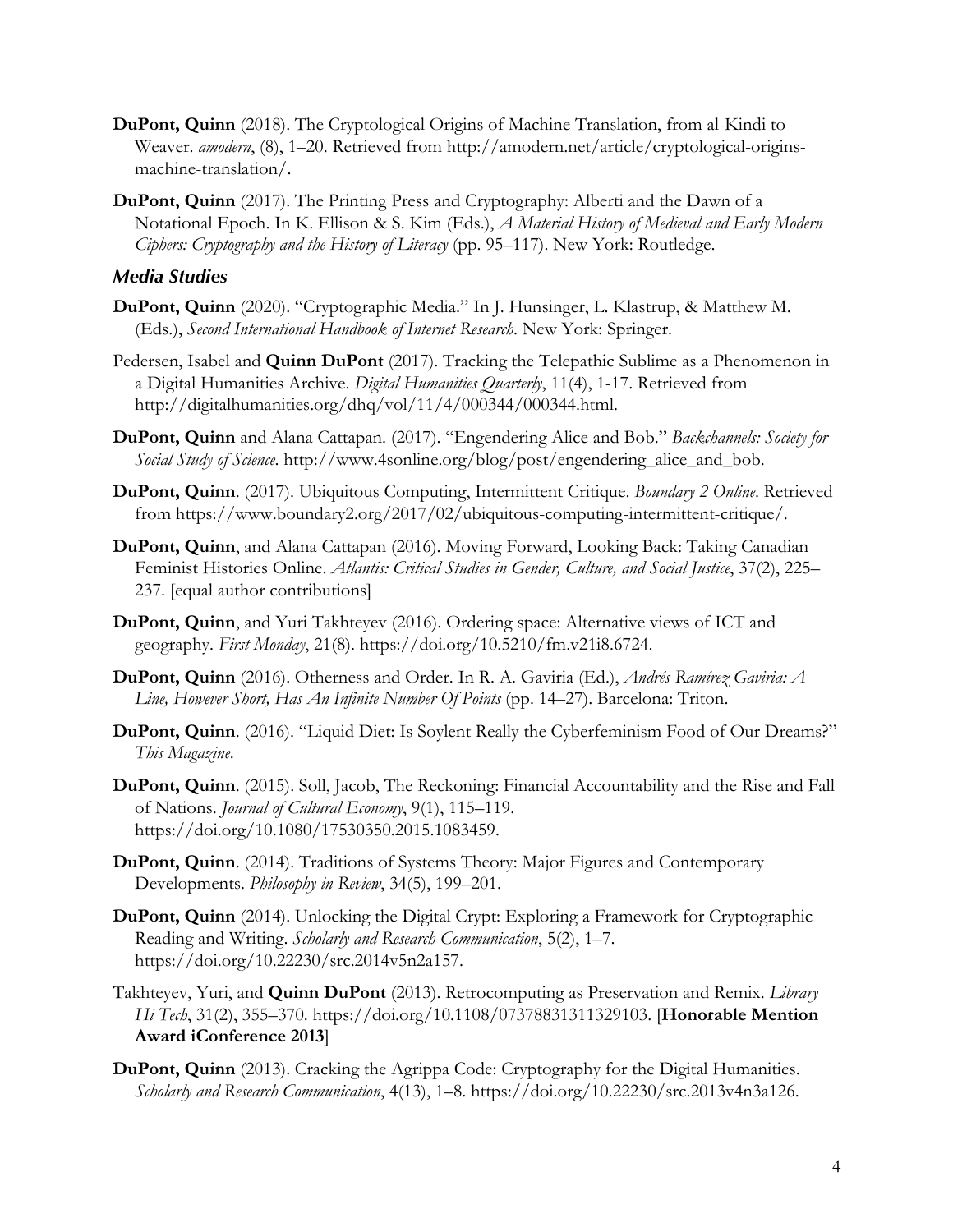#### *Digital Projects*

*Blockchain Research Network* (2018–2019)*.* http://blockchainresearchnetwork.org.

- Alice and Bob: A History of the World's Most Famous Cryptographic Couple (2017). http://cryptocouple.com. Multimedia website tracing the history of Alice and Bob in cryptology literature. With Alana Cattapan. Featured on *Boing Boing*.
- "Cryptographic Identities" (2016) *Fabric of Digital Life.* http://fabricofdigitallife.com. Curator of digital humanities archive collection.
- *Cracking the Agrippa Code* (2012). http://crackingagrippa.net. Code cracking competition of William Gibson's *Agrippa* e-poem. National and international press, including *CBC Radio*, *Ars Technica*, and *Boing Boing*.

#### *Manuscripts in Preparation*

- **DuPont, Quinn.** "The Ethics of Autonomous Environments" [journal article in preparation]
- **DuPont, Quinn**. "Responsibly Governing Consensus: How security technology makes space and place" [under review at *Environment and Planning D: Society and Space*]
- **DuPont, Quinn** and Megan Finn. "Computer and Network Security: Understanding Communities of Ethical Research Practice" [journal article in preparation].
- **DuPont, Quinn**. *Routledge Handbook of Social Issues in Cybersecurity* [book manuscript in preparation].
- **DuPont, Quinn**. *Notation: Grammars of Knowledge Production* [book manuscript in preparation].
- **DuPont, Quinn**. *Semiotics of Cryptography* [book manuscript in preparation].
- **DuPont, Quinn**, Paul Ennis, and Donncha Kavanagh. *Cryptocarnival* [edited collected in preparation].

## **Presentations**

#### *Peer Reviewed Conference Presentations (24)*

- **DuPont, Quinn**. "Guiding Principles for Ethical Cryptocurrency and Blockchain Research" Peer reviewed presentation at Cryptoeconomic Systems '20, Boston, MA 2020.
- **DuPont, Quinn**. "Guiding Principles for Ethical Cryptocurrency and Blockchain Research" Peer reviewed presentation at Cryptoeconomic Systems '19: Field Building Summit, MIT, Boston, MA 2019.
- **DuPont, Quinn**. "Responsible Computing Before the Web" Peer reviewed presentation at The Web that Was: Archives, Traces, Reflections (RESAW19), Amsterdam, Netherlands, 2019.
- **DuPont, Quinn**. "Computer and Network Security: Understanding Communities of Ethical Research Practice" Peer reviewed presentation at the Special Interest Group on Computer Science Education (ACM SIGCSE/SIGCAS), Minneapolis, MI 2019.
- **DuPont, Quinn**. "Hacking Culture and the Emergence of Responsible Computer Security Research" Peer reviewed presentation at the International Communications Association (ICA), Prague, 2018.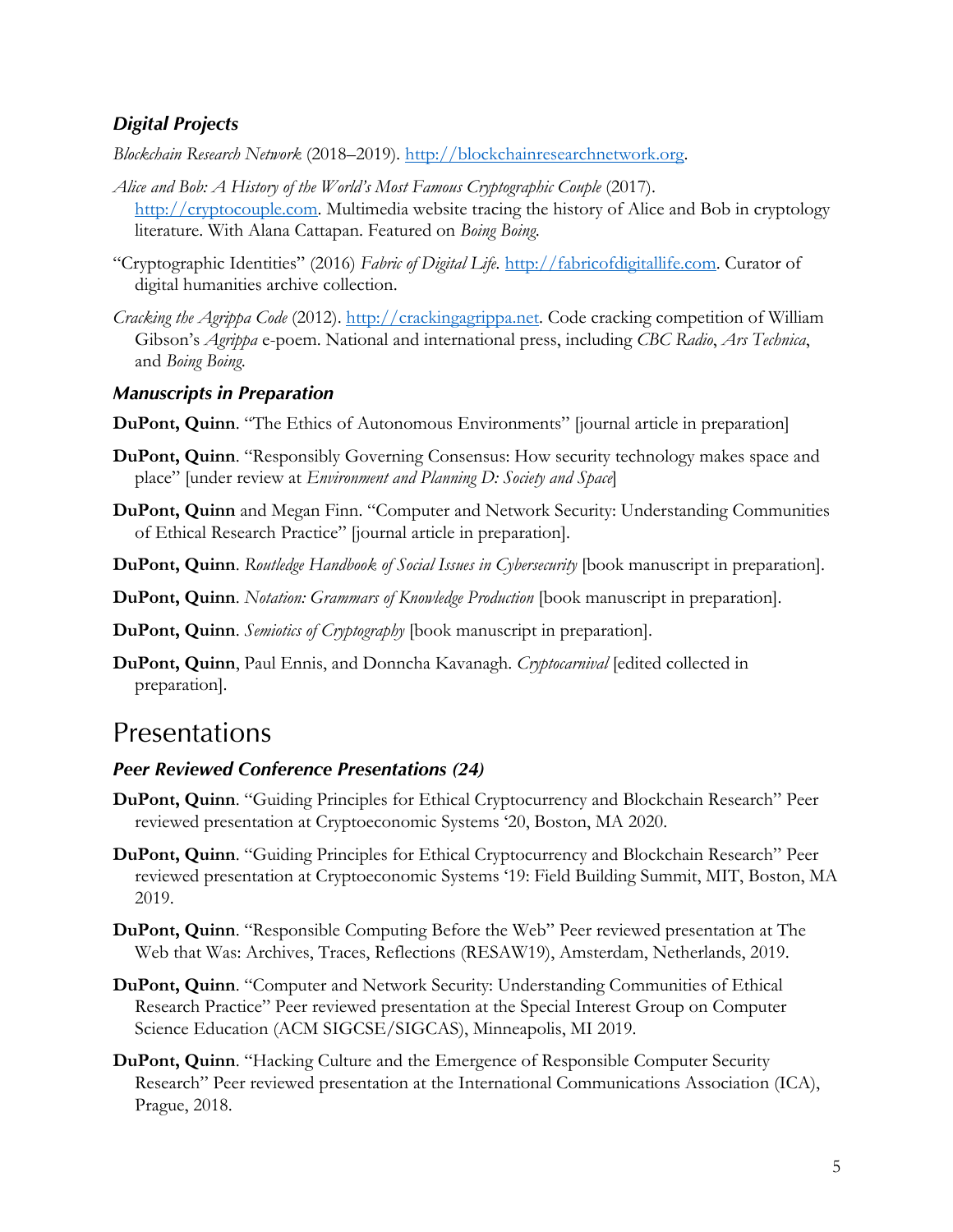- **DuPont, Quinn**. "Alice and Bob: A History of Cryptography's Most Famous Couple" Peer reviewed presentation at the Special Interest Group for Computers, Information and Society (SIGCIS), Philadelphia, PA, 2017.
- **DuPont, Quinn**. "Assessing the New Information Society: A typology of encrypted information flows and their human risks" Peer reviewed presentation at the Society for the Social Study of Science (4S), Boston, MA, 2017.
- **DuPont, Quinn** and Alana Cattapan. "Alice and Bob: A Critical History." Peer reviewed presentation at the Canadian Society for Digital Humanities (CSDH/SCHN), Toronto, 2017. [equal author contributions]
- **DuPont, Quinn**. "Translation and Transcription: The Cryptologic Origins of Machine Translation." Peer reviewed presentation at the Canadian Society for Digital Humanities (CSDH/SCHN), Calgary, AB, 2016.
- **DuPont, Quinn**. "Cybersecurity: Genealogy and Practices [Panel Chair & Discussant]." Peer reviewed presentation at the Special Interest Group for Computers, Information and Society (SIGCIS), Singapore, 2016.
- **DuPont, Quinn**, and Bradley Fidler. "The Co-Development of Early Computer Network and Cryptography Infrastructure." Peer reviewed presentation at the Society for the History of Technology (SHOT), Albuquerque, NM, 2015. [equal author contributions]
- **DuPont, Quinn**. "Exploring Cryptography: Issues for Digital Humanities." Peer reviewed presentation at Joint CSDH/SCHN & ACH Digital Humanities Conference, University of Ottawa, Ottawa, ON, 2015.
- **DuPont, Quinn**. "Digital Memory and Objects." Peer reviewed presentation at Humanities, Arts, Science, and Technology (HASTAC), Michigan State University, East Lansing, MI, 2015.
- **DuPont, Quinn**. "Simple Non-Secret Cryptography for the Humanities [Demo]." Peer reviewed presentation at The Humanities and Technology Camp (THATCamp), New York, NY, 2015.
- **DuPont, Quinn**. "Moving Forward, Looking Back: Taking Canadian Feminist Histories Online." Peer reviewed presentation at Sustaining Partnerships to Transform Scholarly Production, Whistler, BC, 2015.
- **DuPont, Quinn**, and Yuri Takhteyev. "From Telephonoscope to Cyberspace to Computable Space." Peer reviewed presentation at the Society for the Social Study of Science (4S), San Diego, CA, 2013. [equal author contributions]
- **DuPont, Quinn**, and Yuri Takhteyev. "From Flux to Bits: Socio-Technical Analysis of Old Computing Systems." Peer reviewed presentation at the Society for the Social Study of Science (4S), San Diego, CA, 2013. [equal author contributions]
- **DuPont, Quinn**. "Unlocking the Digital Crypt: Exploring a Framework for Cryptographic Reading and Writing." Peer reviewed presentation at Research Foundations for Understanding Books and Reading in the Digital Age: E/Merging Reading, Writing, and Research Practices, New York, NY, 2013.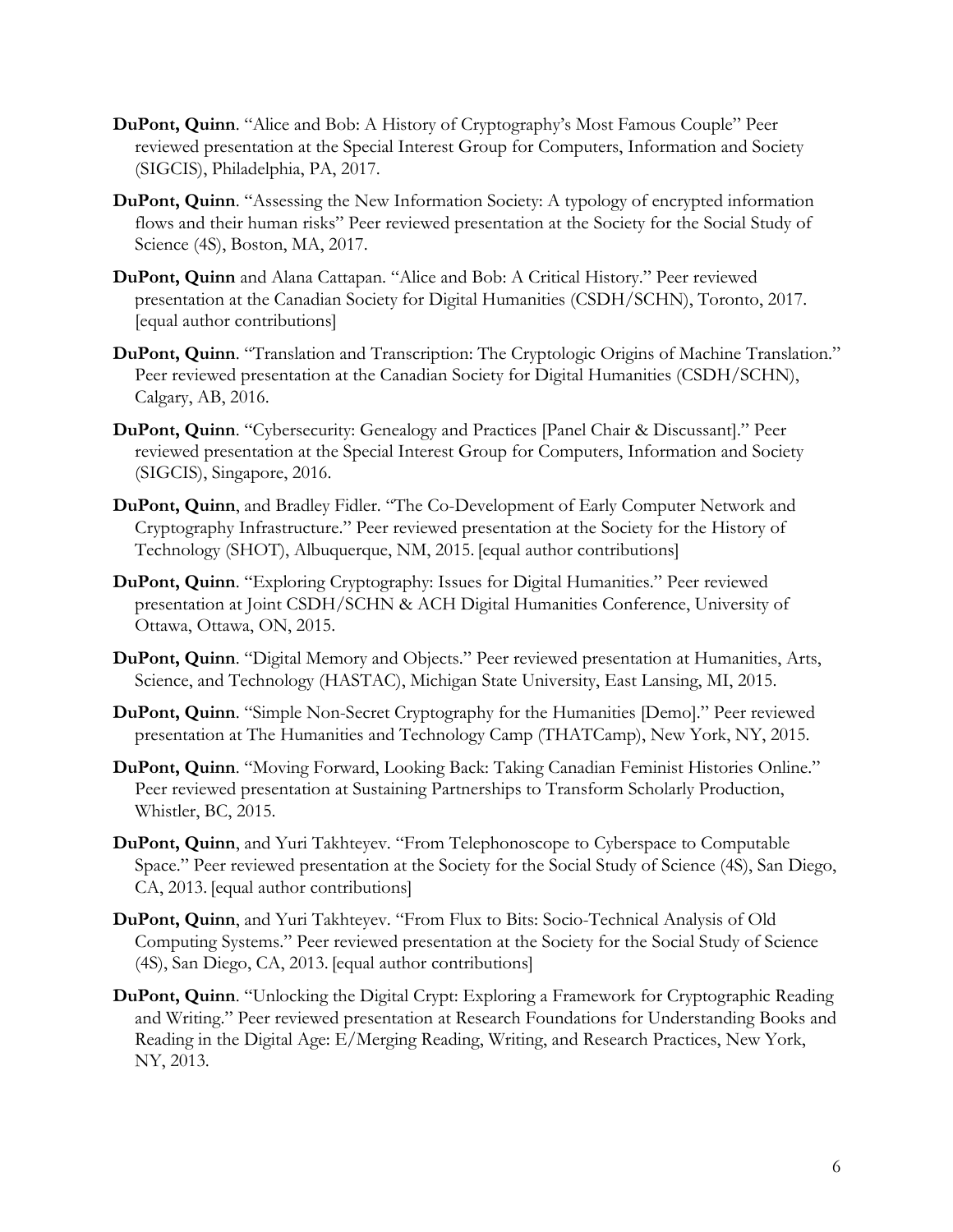- **DuPont, Quinn**. "Round-Trip Encryption: How a Hacker Contest Cracked Agrippa." Peer reviewed presentation at Humanities, Arts, Science, and Technology Advanced Collaboratory (HASTAC), Toronto, ON, 2013.
- **DuPont, Quinn**. "Retrocomputing as Preservation and Remix." Peer reviewed presentation at iConference, Fort Worth, TX, 2013. [Honorable Mention, Best Paper Award]
- **DuPont, Quinn**. "Cracking the Agrippa Code: Creativity without Destruction." Peer reviewed presentation at Research Foundations for Understanding Books and Reading in the Digital Age: E/Merging Reading, Writing, and Research Practices, Havana, Cuba, 2012.
- **DuPont, Quinn**. "Source Control: Competing and Complimentary Histories." Peer reviewed presentation at the Society for the Social Study of Science (4S), Cleveland, OH, 2011.
- **DuPont, Quinn**. "Email: A History of Syntax." Peer reviewed presentation at Connections 2011: Discourse & Illumination, Milwaukee, MI, 2011.
- **DuPont, Quinn**. "Email: A History of Syntax." Peer reviewed presentation at Boundaries, Frontiers, and Gatekeepers, Toronto, ON, 2011.

#### *Invited Conference Presentations (28)*

- **DuPont, Quinn**. "Exploring Challenges in DAOs." Invited panelist at Smart Contract Summit, 2021.
- **DuPont, Quinn**. "Privacy, Data Protection, Regulation, & Blockchain." Invited panelist at Blockchain Ireland Week, 2021.
- **DuPont, Quinn**. "IEEE Healthcare: Blockchain and AI." Invited panelist at IEEE Blockchain, 2021.
- **DuPont, Quinn**. "Guiding Principles for Cryptocurrency and Blockchain Research" Invited presentation at Ivey Business School, Western University, London, ON 2020.
- **DuPont, Quinn**. "A Radical Plan for Citizenship in 'Crypto' Communities." Invited presentation at Digital Citizenship: The Impact of Emerging Technologies on Law, Politics, and Civic Life, Berlin, Germany, 2019.
- **DuPont, Quinn**. "Governing Computer Security: Innovations in Self-Regulations." Invited presentation at Exploring Technology-Led Private Experiments in ESG and Sustainable Governance, Birmingham, UK, 2019.
- **DuPont, Quinn**. "The Social Order of 'Crypto' Communities." Keynote lecture at Tokens: The Athenian Legacy to Modern World, Athens, Greece, 2019.
- **DuPont, Quinn**. "Fintech: The Future of the Financial Sector?" Invited panelist at Digital Summit, Dublin, Ireland 2019.
- **DuPont, Quinn**. "Policy Challenges in the Digital Economy: Cryptocurrencies" Invited presentation at Microsoft-UCD Digital Policy Programme: Challenges in Digital Policy, Dublin, Ireland, 2019.
- **DuPont, Quinn**. "The Social Order of 'Crypto' Communities." Invited presentation at Peter Wall Institute for Advanced Studies International Research Roundtable, Vancouver, BC, 2019.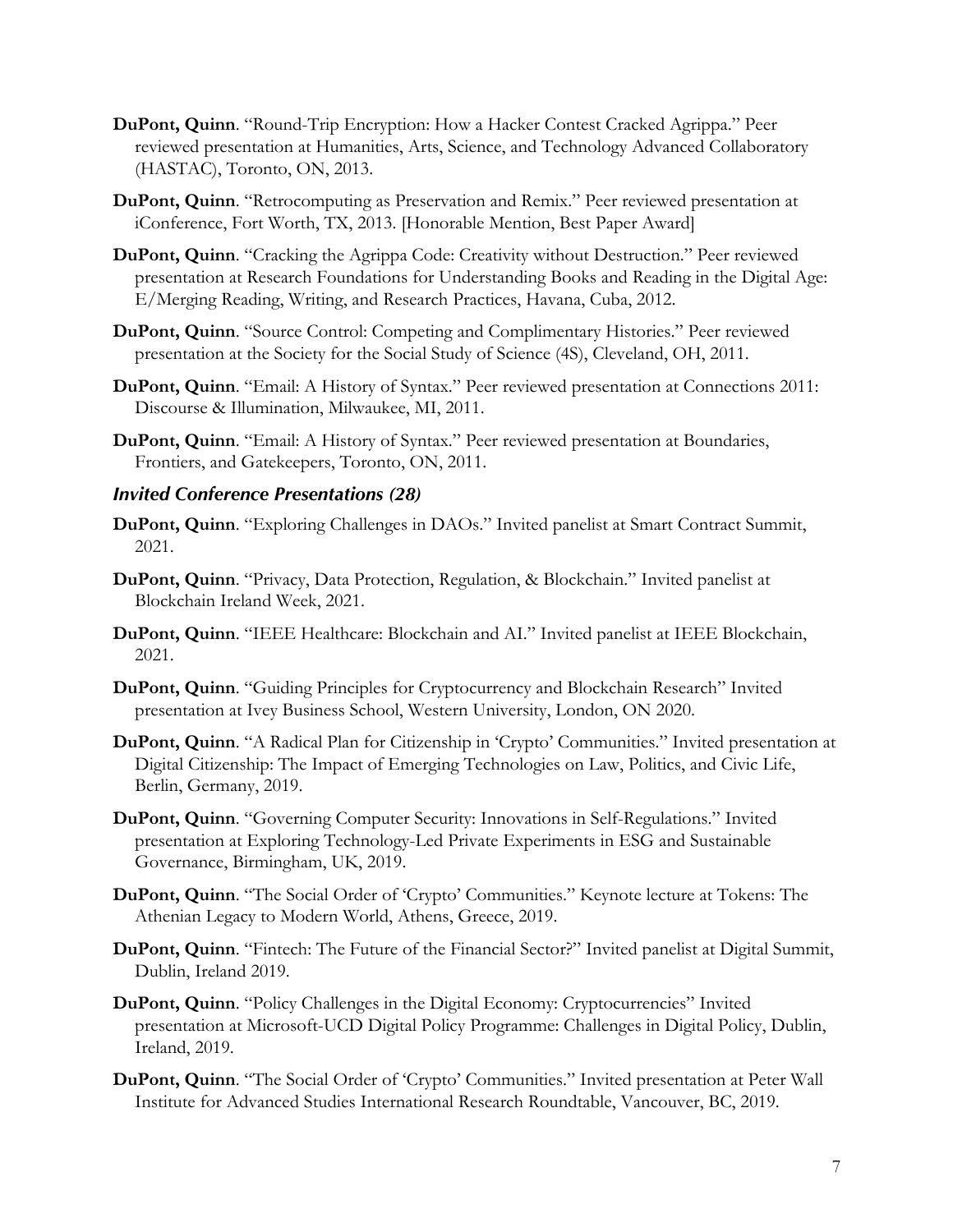- **DuPont, Quinn**. "Blockchain Governance." Invited participation at Coalition of Automated Legal Applications (COALA) Workshop, San Francisco, CA, 2018.
- **DuPont, Quinn**. "How to Conduct Responsible Research." Invited presentation at Organizational Science and Cybersecurity Workshop, George Mason University, Fairfax, VA, 2018.
- **DuPont, Quinn**. "Origins of the Encrypted Information Society (1945-2013)." Invited presentation at History, Philosophy, and Sociology of Science Workshop, University of Chicago, Chicago, IL, 2018.
- **DuPont, Quinn**. "Developing a Cryptocurrencies and Blockchains Research Agenda." Invited presentation at ISACA, University of Washington, Seattle, WA, 2018.
- **DuPont, Quinn**. "Cryptocurrencies and Blockchains." Invited presentation at iSchool, University of British Columbia, Vancouver, BC, 2018.
- **DuPont, Quinn**. "IEEE Initiative Incubator Workshop on Blockchain." Invited participation at George Mason University, Arlington, VA, 2017.
- **DuPont, Quinn**. "Using Blockchain to Secure the Supply Chain: Distributed Ledgers and Logistics for Critical Goods." Invited lecture and panel discussion at University of California, Irvine, CA, 2017.
- **DuPont, Quinn**. "Algorithmic Governance: A Study of Blockchain Decentralized Autonomous Organizations." Invited presentation at Leuphana University, Lüneburg, Germany, 2017.
- **DuPont, Quinn**. "Alice and Bob: A Critical History of Cryptography's Most Famous Couple." Invited presentation at ETCL Brown Bag Lecture Series, Victoria, BC, 2017.
- **DuPont, Quinn** and Bradley Fidler. "Workshop on New Connections for Digital Humanities and Cybersecurity" at Arizona State University, Tempe, AZ, 2017.
- **DuPont, Quinn** and Bradley Fidler. "The Encrypted Information Society: Rethinking Social Theory in an Age of Cryptology." Invited presentation at Nexus Lab, Arizona State University, Tempe, AZ, 2017.
- **DuPont, Quinn**. "Contextual Privacy and the Control of Information: An Account of the Socio-Technical Commitments of Blockchain Technologies." Invited presentation at Public Lectures in Ethics and Privacy, ADAPT Center, Trinity University, Dublin, Ireland, 2016.
- **DuPont, Quinn**. "The Visual Culture of Computing: A Case Study of 'Alice and Bob.'" Invited presentation at UCD Centre for Innovation, Technology & Organisation, University College Dublin, Dublin, Ireland, 2016.
- **DuPont, Quinn**. "Workshop on Privacy, Data Sharing, and Distributed Ledgers." Invited participation at Intel, Hillsboro, OR, 2016.
- **DuPont, Quinn**. "Angels of the Internet: The Media Landscape since Bitcoin." Invited presentation at Media of Exchange: A Symposium on Cryptographic Currencies, NYU, New York, NY, 2015.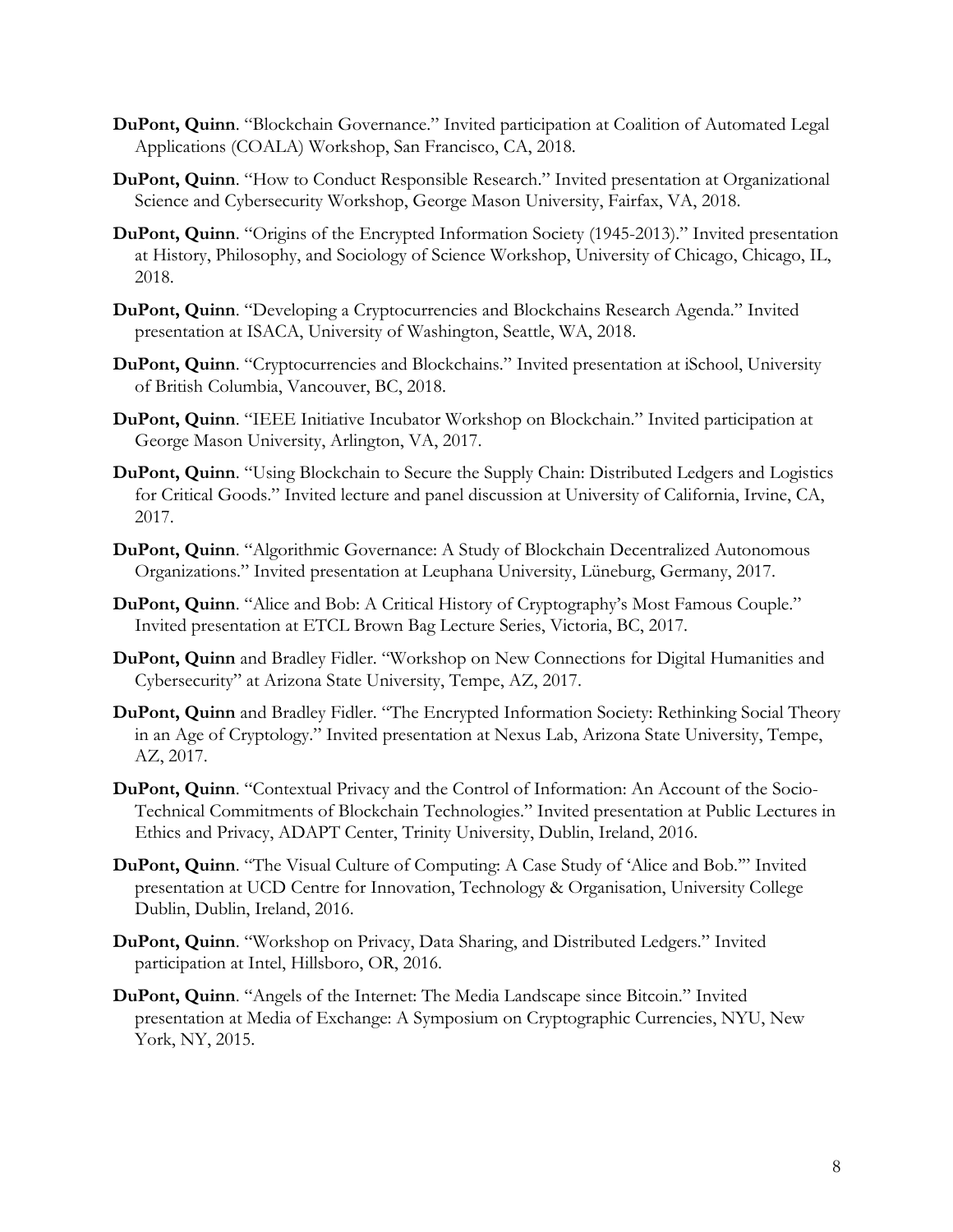- **DuPont, Quinn**. "A Rational Economy? From Bitcoin to Ubiquitous Cryptography." Invited presentation at the Information Management Public Lecture Series, Dalhousie University, Halifax, NS, 2014.
- **DuPont, Quinn**. "From Order to Control: How Cryptography Functions in Bitcoin." Invited presentation at Moneylab: Coining Alternatives, Amsterdam, Netherlands, 2014. http://networkcultures.org/wpmu/moneylab/.
- **DuPont, Quinn**. "Controlling Production: The History of Source Code Control Systems." Invited presentation at the FOSS Brownbag seminar at University of Toronto, Toronto, ON, 2011.
- **DuPont, Quinn**. "Networked Modes of Production: Source Code Control as the Post-Fordist Factory." Invited presentation at UCLA, Los Angeles, CA, 2011.

#### *Media Appearances*

Television Interview (February 19, 2020). "High Court freezes €52m worth of Bitcoin seized by CAB" Radio-Television of Ireland (RTE).

Newspaper Interview (June 22, 2019). "Intrigue and suspicion as Facebook makes a move into money" [Newspaper article]. Radio-Television of Ireland (RTE).

Radio Interview (August 2019). *Business Matters*. Dublin: South East Radio.

Radio Interview (July 2019). *Business Matters*. Dublin: South East Radio.

Radio Interview (2012). *As It Happens*. Toronto, ON: Canadian Broadcasting Corporation.

**Media Mentions**: *MIT Technology Review*, *Ars Technica*, *The Verge*, *Boing Boing*, *Yahoo News*, *Huffington Post, Cointelegraph, Coindesk*

#### *Scholarly Community Contributions*

Organized "Uncommon Economies: Successes, failures, and the circulation of values" speaker series at Centre for Innovation, Technology & Organisation, University College Dublin, January-April 2021 (15 lectures).

Organized "New Connections for Digital Humanities and Cybersecurity" conference at Arizona State University, February 9, 2017. Co-organized with Bradley Fidler (UCLA) and Jacqueline Wernimont (ASU).

# Research Funding & Awards

### *Competitive Research Funding*

"Evaluating the Entrepreneurial Theory of Pragmatist Ethics: Discussions with Chief Ethics Officers," (UCD), 2020-21 (€2000; **Principal Investigator**)

Learning Enhancement Projects Funding Scheme for "Enhancing the Scholarly Value Chain" (UCD), 2020-21 (€5000; **Principal Investigator**)

"Workshop on New Connections for Digital Humanities and Cybersecurity" Institute of Humanities Research and the Global Security Initiative, Arizona State University (2017) (US \$7,000; **Co-Organizer**)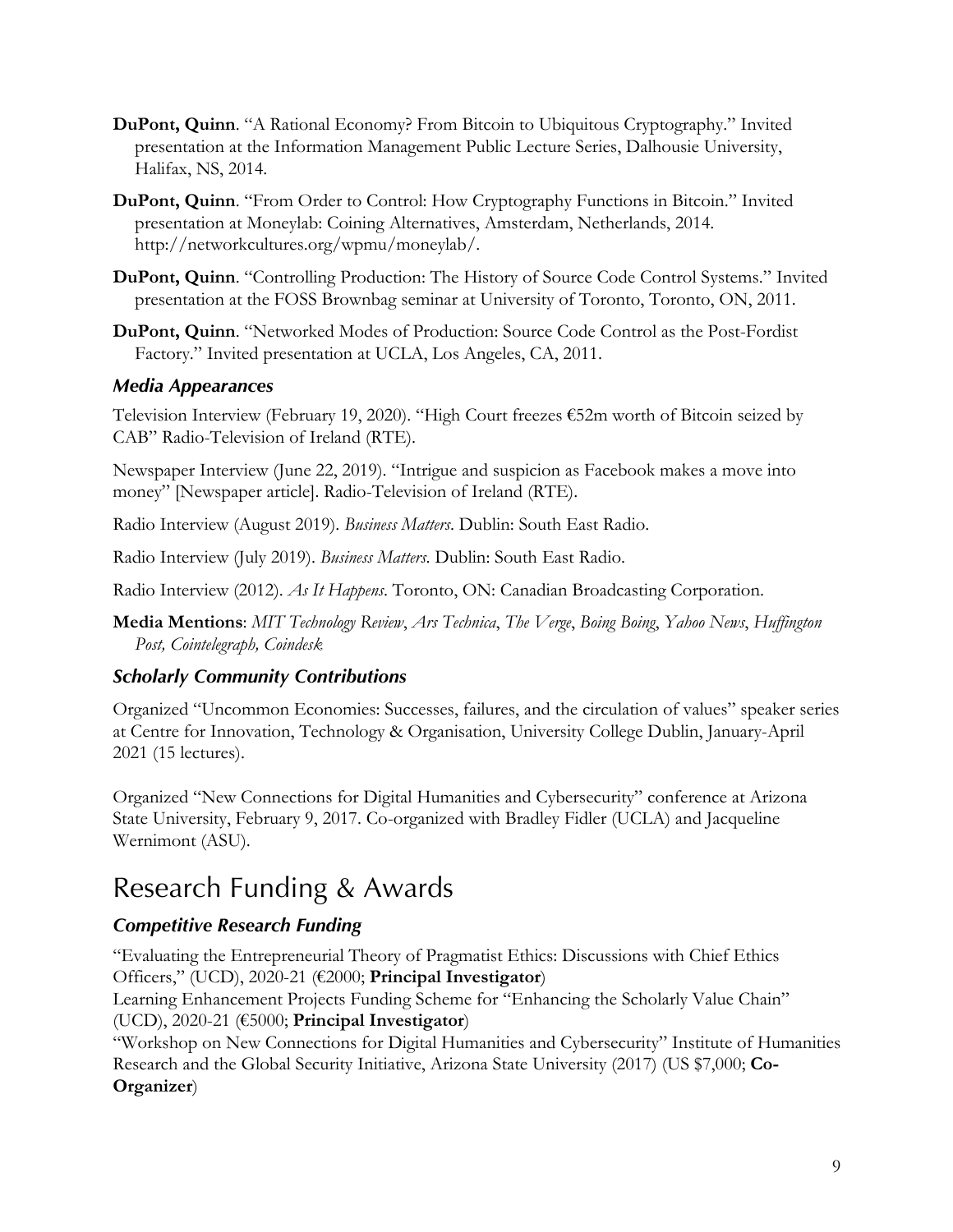### *Scholarly Awards*

UCD Teaching and Learning Award Nomination (6 nominations), 2019-20 Computer History Museum Travel Award (SIGCIS), 2017 (US \$750) Digital Cultures Research Lab Fellow, Center for Digital Cultures, Leuphana University (2017) (€5,000; co-investigator) Digital Studies Fellowship, Rutgers University, 2016–2017 (US \$5,000) Michael S. Mahoney Travel Award (SIGCIS), 2015 & 2016 (US \$700) Litwin Books Award for Ongoing Doctoral Dissertation Research in the Philosophy of Information, 2015 (CA \$1000) SSHRC Doctoral Fellowship, University of Toronto, 2012—2014 (CA \$40,000) SSHRC Canadian Graduate Scholarship, University of Toronto, 2006—2007 (CA \$17,500) Enhanced MITACS Accelerate PhD Fellowship, IBM and University of Toronto, 2011—2012 (CA \$40,000) Ontario Graduate Scholarship, University of Toronto, 2011–2012 (CA \$15,000) Ontario Graduate Scholarship, University of Toronto, 2010–2011(CA \$15,000) Ontario Graduate Scholarship, University of Western Ontario, 2006–2007 (CA \$15,000) R&D Core Services Q2 2009 Excellence Award, IBM Algorithmics, 2009 (CA \$100) Digital Humanities SSHRC Summer Institute Scholarship, University of Victoria, 2007–2009, 2013 (CA \$4000) External Funding Award, University of Toronto, 2006, 2010–2014 (CA \$9000)

# Teaching Experience

### *Instructor/Lecturer (7)*

| "Managing Digital Business" (MIS4012)                                                          |
|------------------------------------------------------------------------------------------------|
| University College Dublin, School of Business (2020, continuing)                               |
| Masters-level, capstone course, in Singapore (UCD/Kaplan)                                      |
| "The Encrypted Information Society: Cybersecurity, Privacy, and Freedom in Context" (MIS41240) |
| University College Dublin, School of Business (2019, continuing)                               |
| Masters-level, research-based course.                                                          |
| "Digital Society" (MIS20070)                                                                   |
| University College Dublin, School of Business (2019, continuing)                               |
| Undergraduate-level course.                                                                    |
| "Cybersecurity and Privacy in Society" (MIS20100)                                              |
| University College Dublin, School of Business (2019, continuing)                               |
| Undergraduate-level course.                                                                    |
| "Management Information Systems" (MIS3004)                                                     |
| University College Dublin, School of Business (Singapore) (2019)                               |
| Bachelor of Business Studies course, in Singapore (UCD/Kaplan).                                |
| "User Experience" (MGMT5004/5104)                                                              |
| Dalhousie University, School of Information Management, Center For Advanced                    |
| Management Education (2014 & 2015).                                                            |
| Professional/mid-career Masters-level course. Hybrid (online/traditional) delivery.            |
| "Information Management Systems" (INFO5590)                                                    |
| Dalhousie University, School of Information Management, (2014).                                |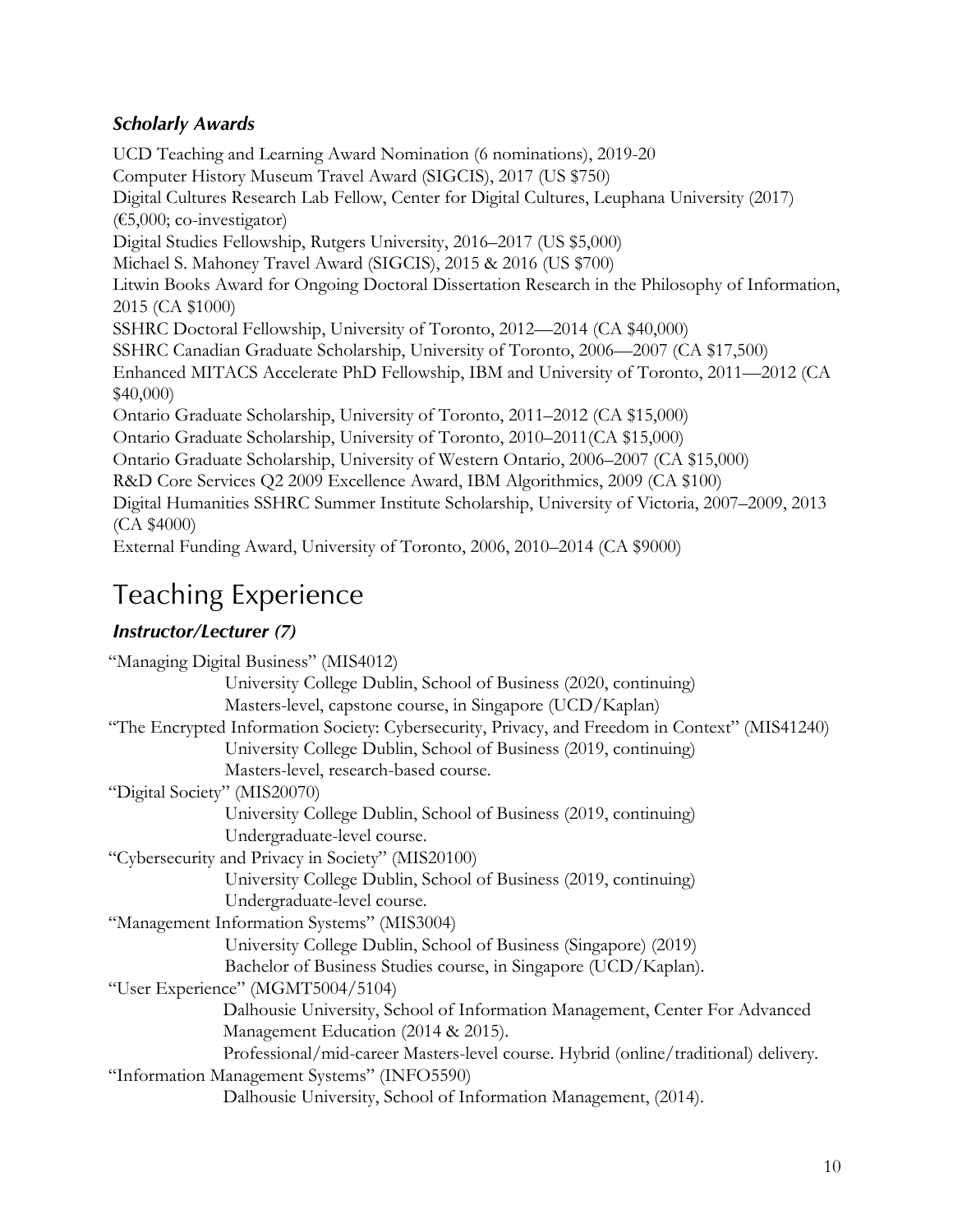MLIS graduate course.

Guest Lecturer (4): University of Toronto, University of Washington, Temple University, University of Saskatchewan

#### *Online Course Development (2)*

"Usability and Design for Digital Studies" Asynchronous Online/Sakai. Rutgers University (2017). Designed online course on UX and user testing. "Ethics of Blockchain Technologies" (with Wessel Reijers) Online. Institute of Electrical and Electronics Engineers (IEEE) (2017) Designed five eLearning modules (30,000 words), professionally voice recorded for four hours of video instruction.

#### *Teaching Assistant (6)*

# Professional Employment

| Ongoing   | <b>Freelance consulting</b><br>Fintech & strategy                         |
|-----------|---------------------------------------------------------------------------|
| 2017-2019 | <i><b>Advisor</b></i><br>Qubit Protocol                                   |
| 2018–2019 | <i><b>Advisor</b></i><br>EVERY                                            |
| 2018–2019 | Partner<br>Rothbadi & Co.                                                 |
| 2015–2016 | <b>Usability Consultant</b><br>Oban Digital (UK)                          |
| 2016      | Researcher<br>Decimal Lab (University of Ontario Institute of Technology) |
| 2012-2013 | Digital librarian<br>Munk Center (University of Toronto)                  |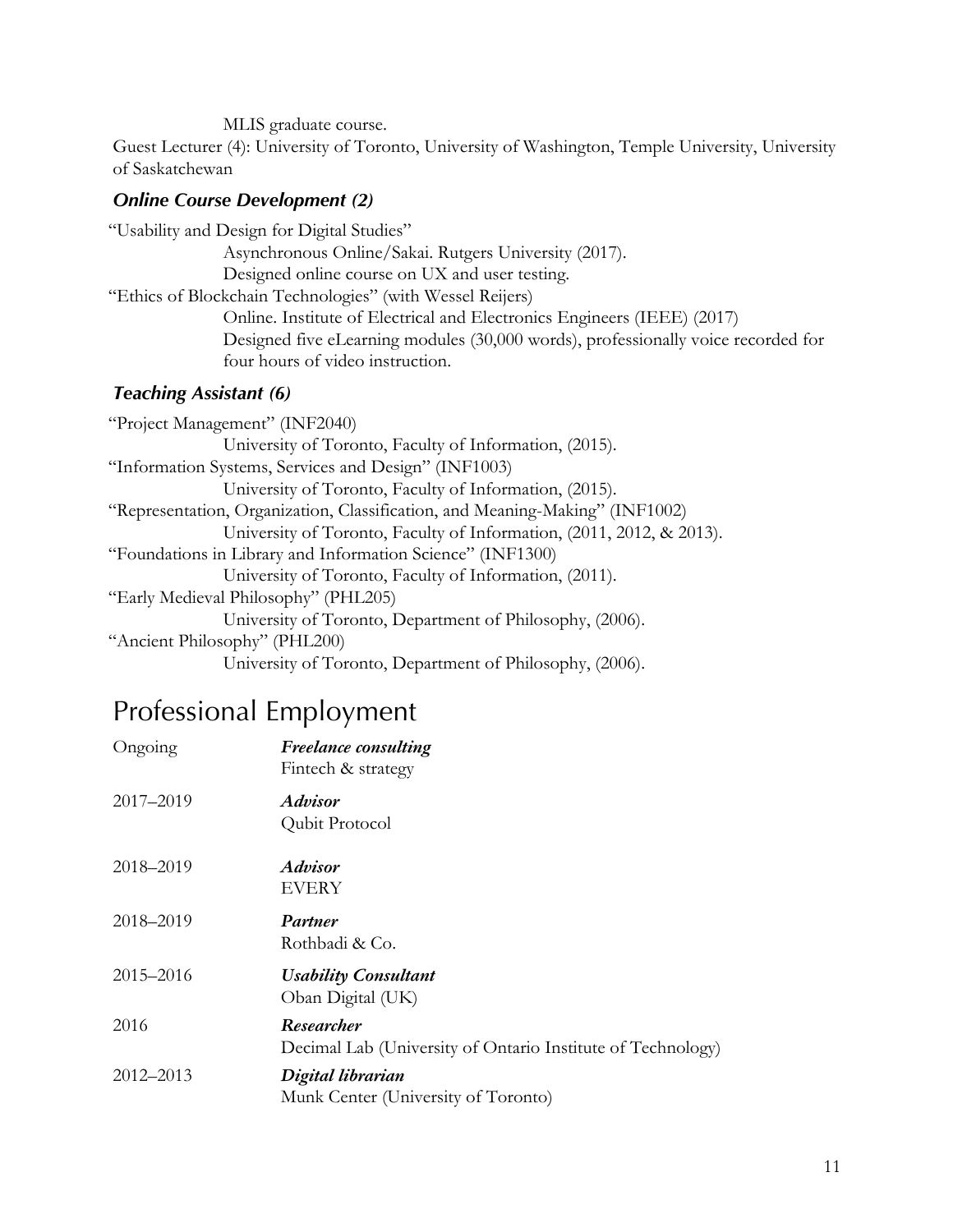| 2007–2011 | <b>Senior Information Specialist</b> |
|-----------|--------------------------------------|
|           | R&D IBM Risk Management              |

# Service & Participation

### *Scholarly Committees*

2019–(current) **Research Associate**, University College London, Center for Blockchain Technologies 2019–(current) **Member**, University College Dublin, Centre for Innovation, Technology & **Organisation** 2020–(current) **Member**, University College Dublin, Center for Digital Policy 2018–(current) **Affiliate**, Future of Money Research Collaborative 2017 **Research Fellow**, Leuphana University, Center for Digital Cultures 2017 **Visiting Scholar**, University of Victoria, Electronic Textual Cultures Laboratory 2016—2017 **Digital Studies Fellow**, Rutgers University, Digital Studies Center

#### *Thesis Advisor*

Master's Thesis (Digital Innovation), University College Dublin (2020)

#### *External Examiner*

Master's Thesis (Business Information Systems), University College Cork (2020) PhD Dissertation (Economics and Organizational Sociology), Lisbon School of Economics & Management (2021)

### *Technical Standards Development*

Standards Council of Canada (SCC) – Blockchain & DLT (TC307) (2016-2018) International Standards Organization (ISO) – Study Group on Blockchain & DLT: Security and Privacy (TC307 SG03) (2017-2018) International Standards Organization (ISO) – Study Group on Blockchain & DLT: Smart Contracts (TC307 SG05) (2017-2018)

### *Technical Committees*

Institute of Electrical and Electronics Engineers (IEEE) – **Education Chair**, Blockchain Initiative (BCI) (2018–current) Responsible for developing educational, training, and certification materials. Produced 15 eLearning modules, conducted 12 expert interviews, developing multistakeholder Blockchain Engineer Certification Program.

Institute of Electrical and Electronics Engineers (IEEE) – **Education Chair**, Technology and Engineering Management Society (TEMS) working group (2021–current)

Institute of Electrical and Electronics Engineers (IEEE) – **Member**, Society on Social Implications of Technology (SSIT) (2017–current)

Standards Council of Canada (SCC) – **Member of Advisory Panel**, Canadian Young Professionals Program (2017)

### *Policy Activities*

"Expert Meeting on Blockchain," invited participation in US Government Accountability Office (GAO) workshop, July 14-15, 2021, Washington, DC.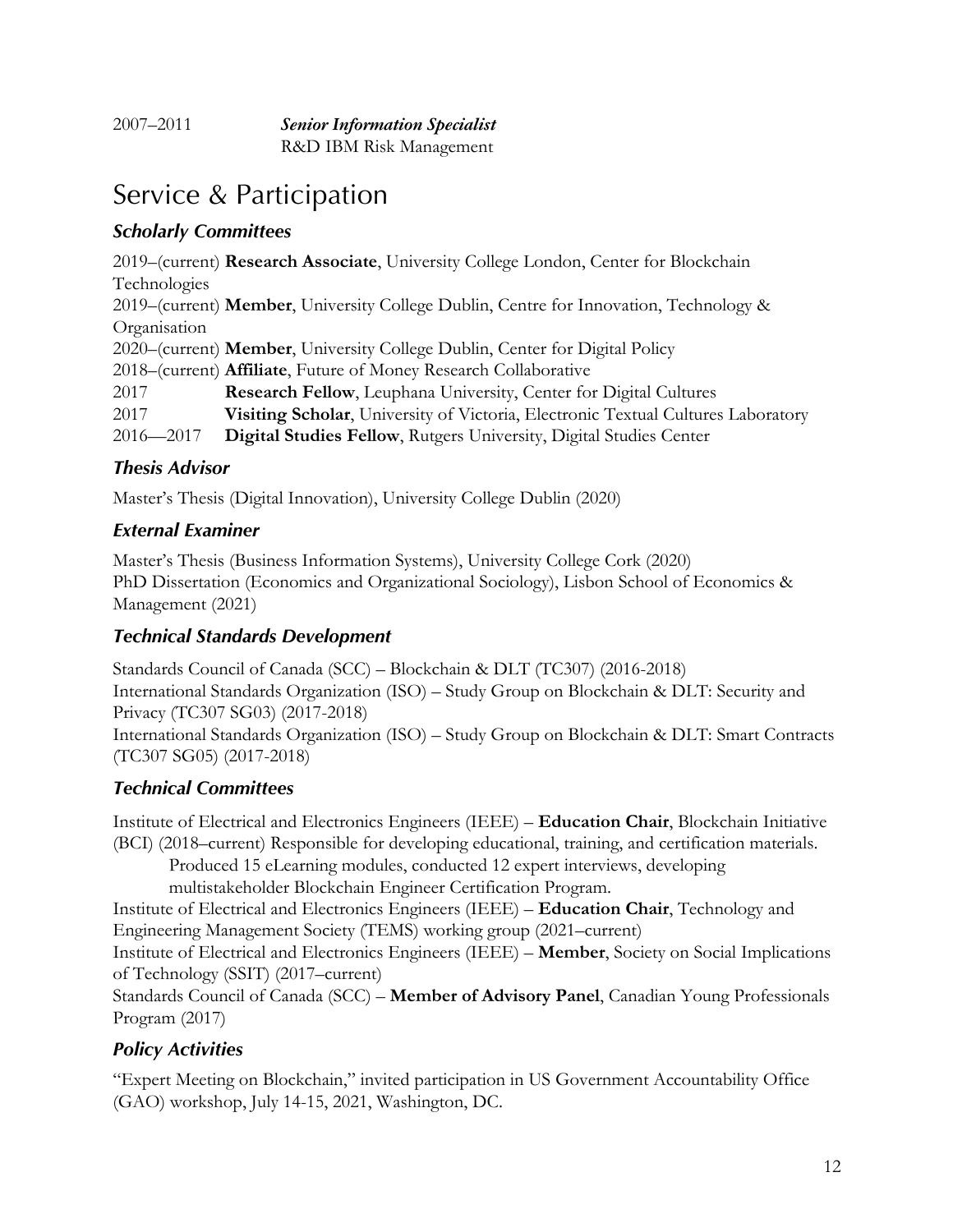"Social and Technical Opportunities and Risks of Cryptocurrencies and Blockchains" presented to Committee on Science, Technology, and Law, *National Academies of Sciences, Engineering, and Medicine*. October 10, 2018, Washington, DC.

#### *Editorial Activities*

*Blockchain Research Network* – **Founder and Editor in Chief** (2018-2019) *UCL CBT's Discussion Paper Series* – **Editorial Board** (2018-) *Frontiers in Blockchain* – **Associate Editor** "Fourth Industrial Revolution" (2018-2019) *Frontiers in Blockchain* – **Associate Editor** "Blockchain Economics" (2020-)

#### *Academic Associations*

Labour Tech Research Network (2020-) Association for Computing Machinery (ACM) (2019-) Future of Money Research Collaborative (2018-) Institute of Electrical and Electronics Engineers (IEEE) (2016-) Society for the Social Study of Science (4S) (2012-2015, 2017) SHOT Special Interest Group: Computers in Society (SIGCIS) (2014, 2016) Canadian Society for Digital Humanities (CSDH) (2014) The Association for Computers and the Humanities (ACH) (2014) Society for the History of Technology (SHOT) (2014, 2016) Humanities, Arts, Science, and Technology Alliance and Collaboratory (HASTAC) (2012, 2015) Critical Code Studies Working Group (2014, 2016) iConference (2012-2013) Instituting New Knowledge Environments (INKE) (2012-2013, 2015) University of Toronto Doctoral Student Association (2011-2013)

#### *Journal Reviewer*

*Policy and Society Philosophical Studies Journal of Systems and Software Environment, Systems, and Decisions Global Networks Cryptoeconomic Systems International Journal of Communication Internet Histories Journal of Business Ethics Journal of Cultural Economy Journal of Peer Production Organization Philosophy and Technology Palgrave Communications Techné: Research in Philosophy and Technology Digital Humanities Quarterly* Verified and up-to-date journal reviews available at Publons.